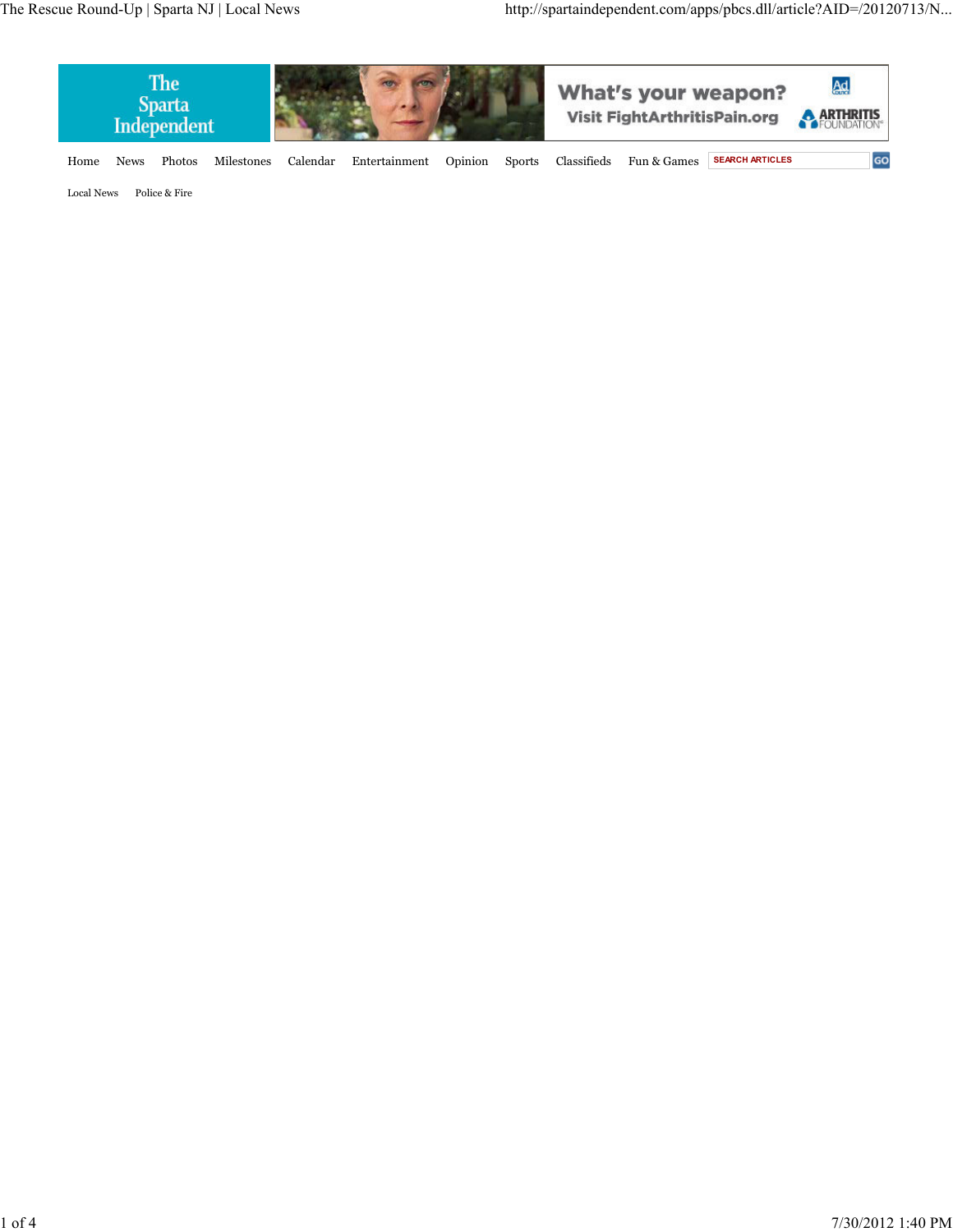# **The Rescue Round-Up**

PUBLISHED JUL 13, 2012 AT 12:02 PM (UPDATED JUL 13, 2012)

#### By Diana Tuorto

Noah's Ark Animal Welfare Association

Squeaky is a 3-year-old domestic shorthair/mix cat. She came to Noah's Ark when her owner got sick and couldn't care for her any longer. Squeaky was pretty shy to start, but has warmed up nicely. She would do well with a home without children, but enjoys sitting on your lap and getting attention.

Searcher is a one-year old male hound mix that was rescued from a shelter in North Carolina. He has a lot of energy and will be a true southern gentleman with a little bit of training. Searcher gets along with other dogs, is very sweet natured, and loves everyone. He's been neutered and is up-to-date on all shots.

To learn more about Squeaky, Searcher, and Noah's Ark Animal Welfare Association, visit www.noahsarknj.org or call 973-347-0378.



Eleventh Hour Rescue Jones Bonesy is one tough little guy at less than a year old. He started his life with a severe case of the Parvo virus. Left untreated, this virus is always deadly to dogs. Even with the expensive and lengthy treatment

cycle required, many dogs still succumb to its deadly power. But not little Jones Bonesy; he pulled through it all and came out with a clean bill of health. His life challenges were not over yet, though; he was then hit by a car. Fortunately, this tough little tank of a pup did not suffer any life threatening injuries.

Jones Bonesy spent time in an oxygen tent under the watchful eye of Dr. Nick Minervini, DVM, of Flanders Veterinary Clinic. He was then transported to AERA, an emergency vet hospital in Fairfield, where he spent a week in recovery. His x-rays were good and no apparent permanent damage was sustained. Again, this little tough guy came out with a clean bill of health, and now he's ready to find his forever home where he can finally be safe and loved.

Cutie is not only an adorable dog, but very smart, She learns quickly and is eager to please. Cutie has very good manners in the car and loves taking walks in the park. She'd prefer to be the only animal in the household.

To learn more about Jones Bonesy, Cutie, or Eleventh Hour, visit www.ehrdogs.org, email eleventhhrrescue@aol.com, or call 973-664-0865.

#### Coming Home Rescue

Oreo is a 1-year-old female lab/spaniel/pit mix who still has a lot of puppy in her. She's not very big and gets excited to be out and able to play a bit. Oreo has a black and white spotted spaniel-like chest and paws), and short, wavy hair on her back. She has a lab-type coat and a face that seems to be a little of all those breeds. Oreo will need some training, but is very responsive to corrections.

Ayla is a beautiful 1-2 year old pit/boxer mix who weighs around 50

**rescues in need of volunteers, donations or**

ShareThis

**loving homes:**

Animal Rescue Service (Fredon) - for dogs and cats www.petfinder.com/shelters /NJ614.html or 973-300-5959

BARKS (Byram) - for cats and dogs- www.barksinc.com or 973-300-3185

Coming Home Rescue (Rockaway) - for dogs www.cominghomerescue.org or 888-405-7221

Eleventh Hour Rescue (Rockaway) - for dogs www.ehrdogs.org or 973-664-0865

Father John's Animal House (Lafayette) - for cats and dogs - www.sussex.petfinder.org or 973-300-5909

Greyhound Friends of New Jersey (Cherry Hill) - for greyhound dogs www.greyhoundfriendsnj.org or 732-356-4370

Helping Animals Rescue Team (HART) (Franklin)- for dogs, cats, and rabbits http://www.petfinder.com /shelters/NJ712.html

Hippity Hop Rabbit Rescue (Somerville) - for rabbits www.hippityhoprabbitrescue.com or 973-393-2922

Horse Rescue United, Inc. (Allentown)- for horses of all breedswww.horserescueunited.org or 609-481-8561

K.I.S.S. (Kitties In-need-of Someone Special, Inc.) (Hopatcong) - for cats -



**Most: Read Commented Emailed**

> 07/23/2012 Third annual triathlon will feature 400 athletes 07/24/2012 Diner opens for business 07/24/2012 PJ grad is going to Princeton 07/23/2012 Sparta Township Police 07/24/2012 Young sportsman turns business owner 07/25/2012 BOE names new high school principal 07/25/2012 Fundraiser for Byram woman injured in Colorado rampage 07/25/2012 Shopping village gets help

THE WEEK'S MOST DISCUSSED STORIES

### **THOUSANDS OF TEENS** IN FOSTER CARE **WOULD LOVE TO** PUT UP WITH YOU

ADOPTUSKIDS.ORG)

 $\mathcal{L}$  R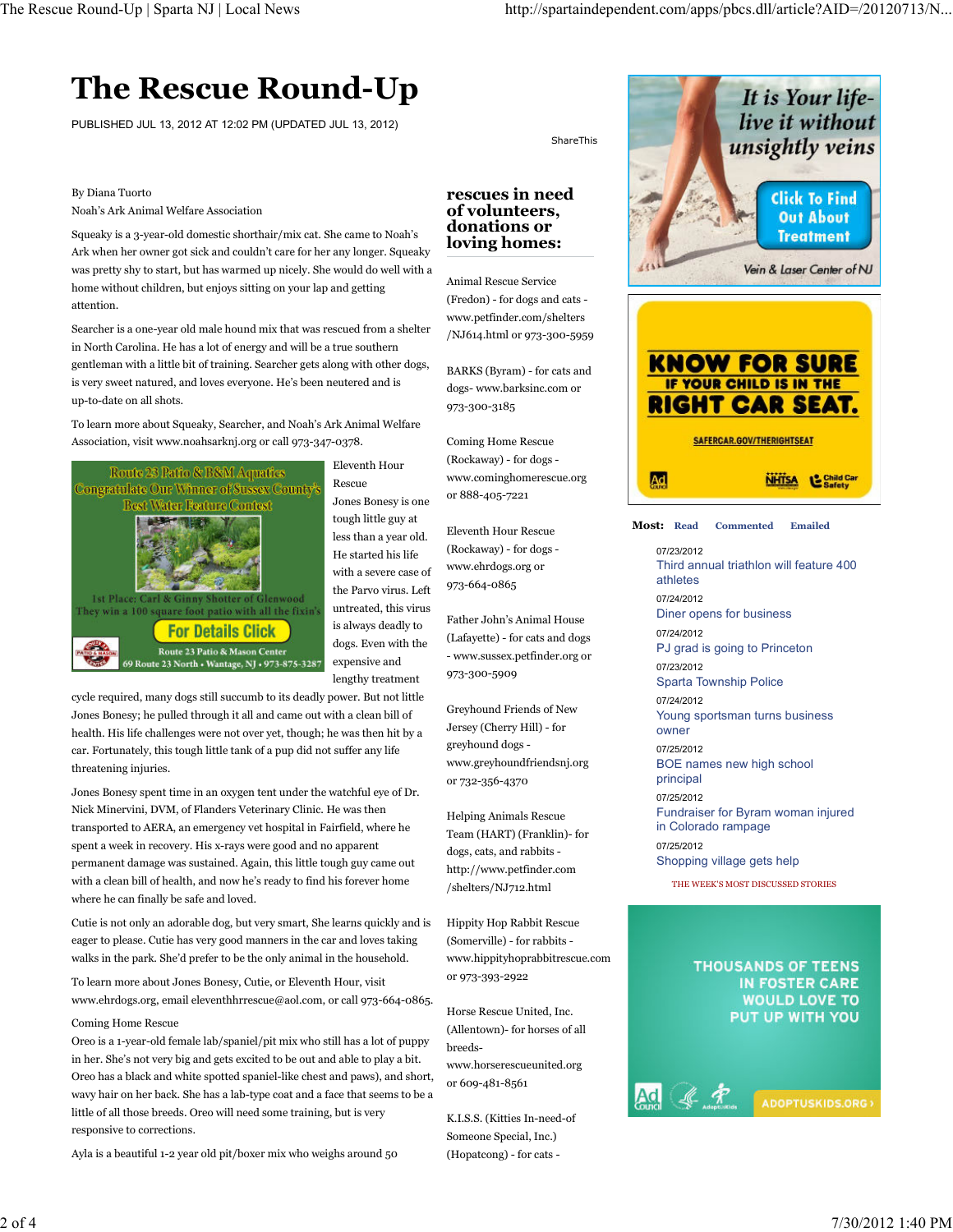| pounds. She was found as a stray by local animal control. Ayla is working<br>hard with her foster mom on housebreaking and is doing <b>Do Stuff</b> . Her<br><b>Straus News</b><br>Straus News<br>world past times are playing with toys, splashing around in the bathtub,<br>Contact Us/Staff Directory<br>and giving lasses Ayla also loves snuggling in bed. She's very playful and ed Advlestone Equine Rescue<br>will berefine Imfoontinued training.<br>Find a Home<br>Ayla is making great progress with learning commands. Shind a Joh.<br><b>Directories and Special Sections</b><br>Biok us up – Where www.mylestone.org or<br>Bioking Ginage artner. Ayla is a typical young girl and gets stormed when seleas<br>position of the only dog institutions of these milestone<br>with the sum of the state of bigger. Due to her energy built that the editor<br>ordelf Condectivis also recommended. She is a little shy at for built your photos oah's Ark Animal Welfare<br>but will warm up to them after a few minutes. Ayla is very quiet at night<br>and very rarely makes a peep only if she is playing with her toys). She's $\ ^\copyright$ Copyfight and slogs news<br>up-to-date on all her shots, microchipped, and spayed.<br>For more information on Ayla, Oreo, or Coming Home Rescue, visit<br>www.cominghomerescue.org or call 888-405-7221.<br>Greyhound Friends of New Jersey, Inc. GFNJ)<br>JT Monk is a friendly 2-year-old greyhound with unusual blue fawn<br>coloring and exotic golden eyes. He is doing well in the Greyhound Friends<br>of NJ Prison Foster Program where he is receiving obedience training and<br>socialization. He loves people but would do best in a home without a cat.<br>Call Me Pesky is a handsome nearly 2-year-old greyhound with striking<br>brindle markings. A playful guy, he loves his toys, and the affection of his | www.kiss.petfinder.com or<br>973-670-2481<br>(Phillipsburg) - for horses of<br>announcement<br>Association (Ledgewood)- for<br>All Rights Reserved Forms of Service or<br>973-347-0378<br>One Step Closer Animal<br>Rescue (O.S.C.A.R.) (Sparta) -<br>for cats and dogs -<br>www.petfinder.com/shelters<br>/NJ133.html or 973-652-3969<br><b>Operation Sanctuary</b><br>(Landing) - for cats -<br>www.operationsanctuary.org | <b>Find us on Facebook</b><br>The<br>rtiser-News (North)<br>épendent<br>rtiser-News (South)<br>Th<br>Like<br>The Pike County Courier<br>The Photo News<br>The Photo News<br>Th<br>Joanne<br><b>James</b><br>The West Milford Messenger<br>dir<br>Gary<br>Mikey<br>Amm<br>Facebook social plugin |
|--------------------------------------------------------------------------------------------------------------------------------------------------------------------------------------------------------------------------------------------------------------------------------------------------------------------------------------------------------------------------------------------------------------------------------------------------------------------------------------------------------------------------------------------------------------------------------------------------------------------------------------------------------------------------------------------------------------------------------------------------------------------------------------------------------------------------------------------------------------------------------------------------------------------------------------------------------------------------------------------------------------------------------------------------------------------------------------------------------------------------------------------------------------------------------------------------------------------------------------------------------------------------------------------------------------------------------------------------------------------------------------------------------------------------------------------------------------------------------------------------------------------------------------------------------------------------------------------------------------------------------------------------------------------------------------------------------------------------------------------------------------------------------------------------------------------------------------------------------------------------------------------|------------------------------------------------------------------------------------------------------------------------------------------------------------------------------------------------------------------------------------------------------------------------------------------------------------------------------------------------------------------------------------------------------------------------------|-------------------------------------------------------------------------------------------------------------------------------------------------------------------------------------------------------------------------------------------------------------------------------------------------|
| For more information on JT Monk, Call Me Pesky, or Greyhound Friends,<br>visit www.greyhoundfriendsnj.org or call 732-356-4370.                                                                                                                                                                                                                                                                                                                                                                                                                                                                                                                                                                                                                                                                                                                                                                                                                                                                                                                                                                                                                                                                                                                                                                                                                                                                                                                                                                                                                                                                                                                                                                                                                                                                                                                                                            | Paws 2 Your Heart<br>(Lafayette)- for cats and dogs<br>www.paws2yourheartrescue.org<br>or 973-271-6897<br>Pet Adoption League<br>(Hackettstown) for dogs and<br>cats-www.palpets.org or<br>973-584-0095<br>ReRun, Inc. (Helmetta) - for<br>Thoroughbred horses -<br>www.rerun.org or<br>732-521-1370<br>Safe Haven Rabbit Rescue<br>(Clinton) - for rabbits-<br>www.safehavenrr.org or<br>973-238-0814                       |                                                                                                                                                                                                                                                                                                 |
|                                                                                                                                                                                                                                                                                                                                                                                                                                                                                                                                                                                                                                                                                                                                                                                                                                                                                                                                                                                                                                                                                                                                                                                                                                                                                                                                                                                                                                                                                                                                                                                                                                                                                                                                                                                                                                                                                            | Safe Hounds Beagle Rescue,<br>Inc. (Sparta) - for beagle dogs<br>- www.safehounds.com or<br>973-729-8431<br>Second Chance Pet Adoption<br>League (Oak Ridge) - for dogs<br>www.secondchance.petfinder.com<br>or 973-208-1054                                                                                                                                                                                                 |                                                                                                                                                                                                                                                                                                 |

St. Hubert's Animal Welfare Center (Madison) - for cats and dogs - www.sthuberts.org or 973-377-2295